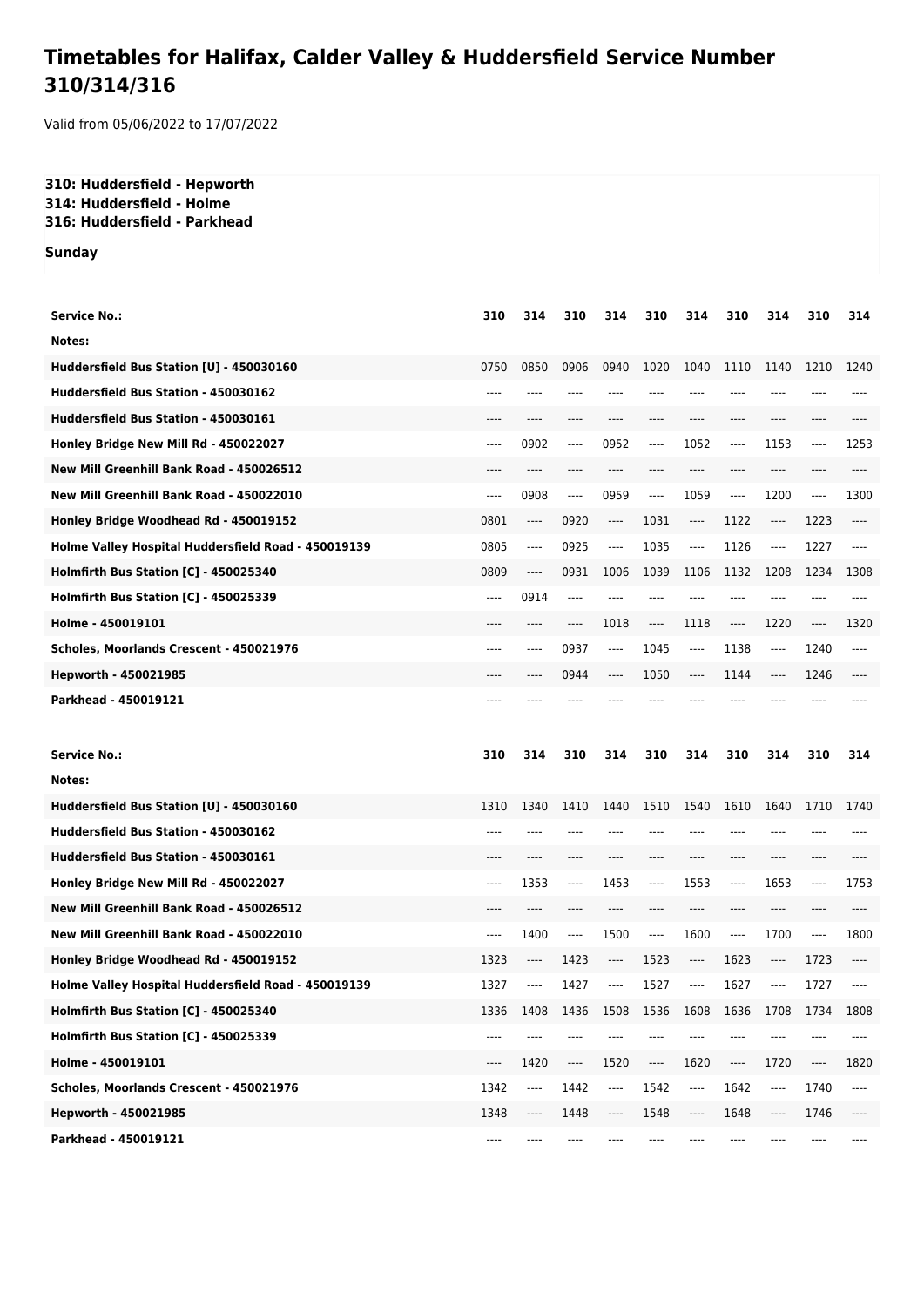| <b>Service No.:</b>                                 | 310   | 314  | 310      | 314   | 310      | 314     | 310   | 314   | 310   | 314  |
|-----------------------------------------------------|-------|------|----------|-------|----------|---------|-------|-------|-------|------|
| Notes:                                              |       |      |          |       |          |         |       |       |       |      |
| Huddersfield Bus Station [U] - 450030160            | 1810  | 1845 | 1910     | 1945  | 2015     | 2045    | 2110  | 2145  | 2235  | 2305 |
| Huddersfield Bus Station - 450030162                | $---$ |      |          |       |          |         |       |       |       |      |
| Huddersfield Bus Station - 450030161                | $---$ | ---- |          |       |          |         | ----  |       |       |      |
| Honley Bridge New Mill Rd - 450022027               | $---$ | 1858 | ----     | 1958  | ----     | 2058    | ----  | 2158  | ----  | 2318 |
| New Mill Greenhill Bank Road - 450026512            | $---$ |      |          |       |          |         |       |       |       |      |
| New Mill Greenhill Bank Road - 450022010            | $---$ | 1904 | $---$    | 2004  | $\cdots$ | 2104    | $---$ | 2204  | $---$ | 2323 |
| Honley Bridge Woodhead Rd - 450019152               | 1823  | ---- | 1923     | $---$ | 2028     | $---$   | 2123  | $---$ | 2248  |      |
| Holme Valley Hospital Huddersfield Road - 450019139 | 1827  | ---- | 1927     | ----  | 2032     | $-----$ | 2127  | ----  | 2252  |      |
| Holmfirth Bus Station [C] - 450025340               | 1834  | 1911 | 1932     | 2011  | 2037     | 2111    | 2132  | 2211  | 2256  | 2330 |
| Holmfirth Bus Station [C] - 450025339               |       |      |          |       |          |         |       |       |       |      |
| Holme - 450019101                                   | $---$ | 1922 | $\cdots$ | 2022  | ----     | 2122    | $---$ | 2222  | ----  | 2341 |
| Scholes, Moorlands Crescent - 450021976             | 1840  | ---- | 1937     | ----  | 2042     | $-----$ | 2137  | ----  | 2300  | ---- |
| Hepworth - 450021985                                | 1846  | ---- | 1944     | ----  | 2049     | $-----$ | 2144  | ----  | 2307  |      |
| Parkhead - 450019121                                | ----  |      |          |       |          |         |       |       |       |      |

## **310: Hepworth - Huddersfield 314: Holme - Huddersfield 316: Parkhead - Huddersfield**

## **Sunday**

| <b>Service No.:</b>                         |          |          | 314      | 314      | 310  | 314      | 310      | 314      | 310      | 314      | 310       | 314      |
|---------------------------------------------|----------|----------|----------|----------|------|----------|----------|----------|----------|----------|-----------|----------|
| Notes:                                      |          |          |          |          |      |          |          |          |          |          |           |          |
| Holme - 450019101                           |          |          |          |          | ---- | 1024     | ----     | 1124     | ----     | 1224     | ----      | 1324     |
| Holmfirth Bus Station [A] - 450025338       |          |          | ----     | 0920     | ---- | ----     | ----     | ----     | ----     | $---$    |           |          |
| Parkhead - 450019121                        |          |          |          |          |      |          |          |          | ----     | ----     |           |          |
| Hepworth - 450021985                        |          |          | ----     | $---$    | 0950 | $---$    | 1050     | ----     | 1150     | ----     | 1250      | $---$    |
| Scholes, Moorlands Crescent - 450021977     |          |          | ----     | ----     | 0957 | ----     | 1057     | ----     | 1157     | $\cdots$ | 1257      | ----     |
| Holmfirth Bus Station [A] - 450025338       |          |          | 0815     | $---$    | 1005 | 1034     | 1104     | 1134     | 1204     | 1234     | 1304      | 1334     |
| New Mill Holmfirth Road - 450022009         |          |          | 0821     | 0926     | ---- | 1041     | $---$    | 1141     | ----     | 1241     | ----      | 1341     |
| New Mill Greenhill Bank Road - 450022010    |          |          | ----     | $---$    | ---- | ----     |          | ----     | $---$    | $---$    | $- - - -$ | $---$    |
| <b>Honley Bridge - 450022028</b>            |          |          | 0828     | 0933     | 1017 | 1048     | 1116     | 1148     | 1216     | 1248     | 1315      | 1347     |
| <b>Lockwood Bar - 450021510</b>             |          |          | 0834     | 0939     | 1024 | 1055     | 1123     | 1155     | 1223     | 1255     | 1322      | 1354     |
| Huddersfield Bus Station [3] - 450030167    |          |          | 0843     | 0948     | 1029 | 1104     | 1128     | 1203     | 1228     | 1304     | 1327      | 1401     |
| Huddersfield Market Street [M2] - 450017208 |          |          | ----     |          |      |          |          |          |          |          |           |          |
|                                             |          |          |          |          |      |          |          |          |          |          |           |          |
| <b>Service No.:</b>                         | 310      | 314      | 310      | 314      |      | 310      | 314      | 310      | 314      |          | 310       | 314      |
| Notes:                                      |          |          |          |          |      |          |          |          |          |          |           |          |
| Holme - 450019101                           | ----     | 1424     | ----     | 1524     |      | ----     | 1624     | ----     | 1724     |          | ----      | 1824     |
| Holmfirth Bus Station [A] - 450025338       | $\cdots$ |          | $\cdots$ | $\cdots$ |      |          | $\cdots$ |          | $\cdots$ |          |           | $\sim$   |
| Parkhead - 450019121                        |          |          | $\cdots$ |          |      |          |          | ----     |          |          |           | $---$    |
| Hepworth - 450021985                        | 1350     |          | 1450     |          |      | 1550     | ----     | 1650     |          |          | 1750      | $\cdots$ |
| Scholes, Moorlands Crescent - 450021977     | 1357     | $\cdots$ | 1457     | $\cdots$ |      | 1555     |          | 1656     |          |          | 1756      | $\cdots$ |
| Holmfirth Bus Station [A] - 450025338       | 1404     | 1433     | 1504     | 1533     |      | 1603     | 1633     | 1703     | 1733     |          | 1803      | 1832     |
| New Mill Holmfirth Road - 450022009         | $\cdots$ | 1440     | $\cdots$ | 1540     |      | $\cdots$ | 1640     | $\cdots$ | 1740     |          |           | 1839     |
| New Mill Greenhill Bank Road - 450022010    |          |          | $\cdots$ | $\cdots$ |      |          | ----     | ----     |          |          |           | $\cdots$ |
| <b>Honley Bridge - 450022028</b>            | 1415     | 1447     | 1515     | 1547     |      | 1611     | 1647     | 1712     | 1746     |          | 1812      | 1845     |
| <b>Lockwood Bar - 450021510</b>             | 1422     | 1454     | 1522     | 1553     |      | 1618     | 1653     | 1719     | 1753     |          | 1819      | 1851     |
| Huddersfield Bus Station [3] - 450030167    | 1426     | 1500     | 1527     | 1600     |      | 1626     | 1701     | 1724     | 1758     |          | 1824      | 1856     |
| Huddersfield Market Street [M2] - 450017208 | $---$    |          | $\cdots$ |          |      | ----     |          |          | ----     |          | $\cdots$  |          |